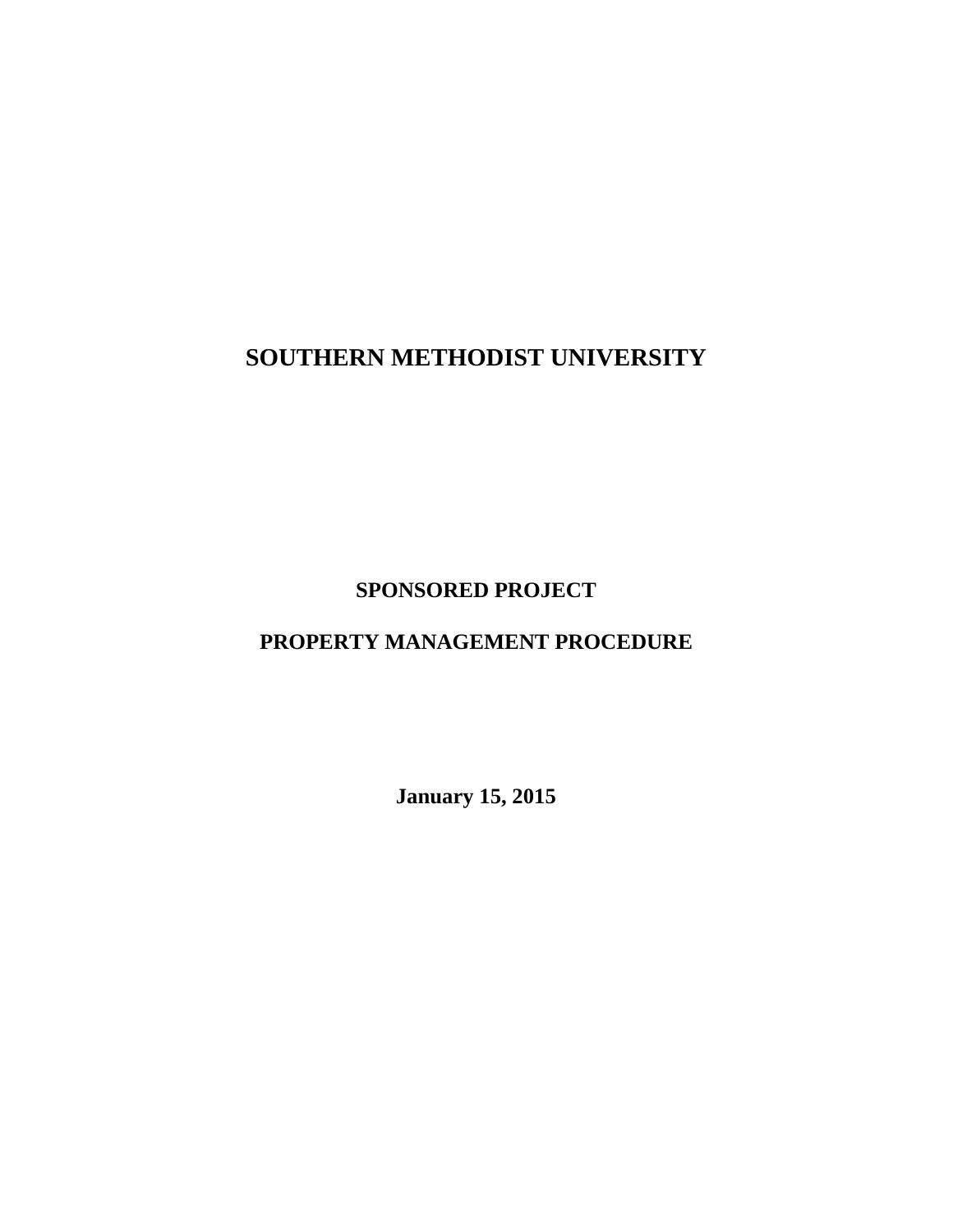## **TABLE OF CONTENTS**

| <b>Topic</b>                                                                                                      | Page           |
|-------------------------------------------------------------------------------------------------------------------|----------------|
| Purpose                                                                                                           | $\mathbf{1}$   |
| Who Must Comply                                                                                                   | 1              |
| Procedures                                                                                                        | $\mathbf{1}$   |
| I. Equipment Classifications                                                                                      | 1              |
| II. Acquisition/Purchase                                                                                          | $\overline{2}$ |
| III. Multi-Component Equipment and Fabrications                                                                   | 3              |
| IV. Records                                                                                                       | 4              |
| V. Use of Sponsored Project Property                                                                              | 6              |
| VI. Maintenance & Storage of Property                                                                             | 6              |
| VII. Loss, Damage, Destruction or Theft                                                                           | 7              |
| VIII. Disposition                                                                                                 | 7              |
| IX. Reports                                                                                                       | 9              |
| X. Requisition of Excess Personal Property through GSA or<br>Government Furnished Property through Other Agencies | 10             |
| Responsibilities                                                                                                  | 11             |
| <b>Acronyms and Definitions</b>                                                                                   | 11             |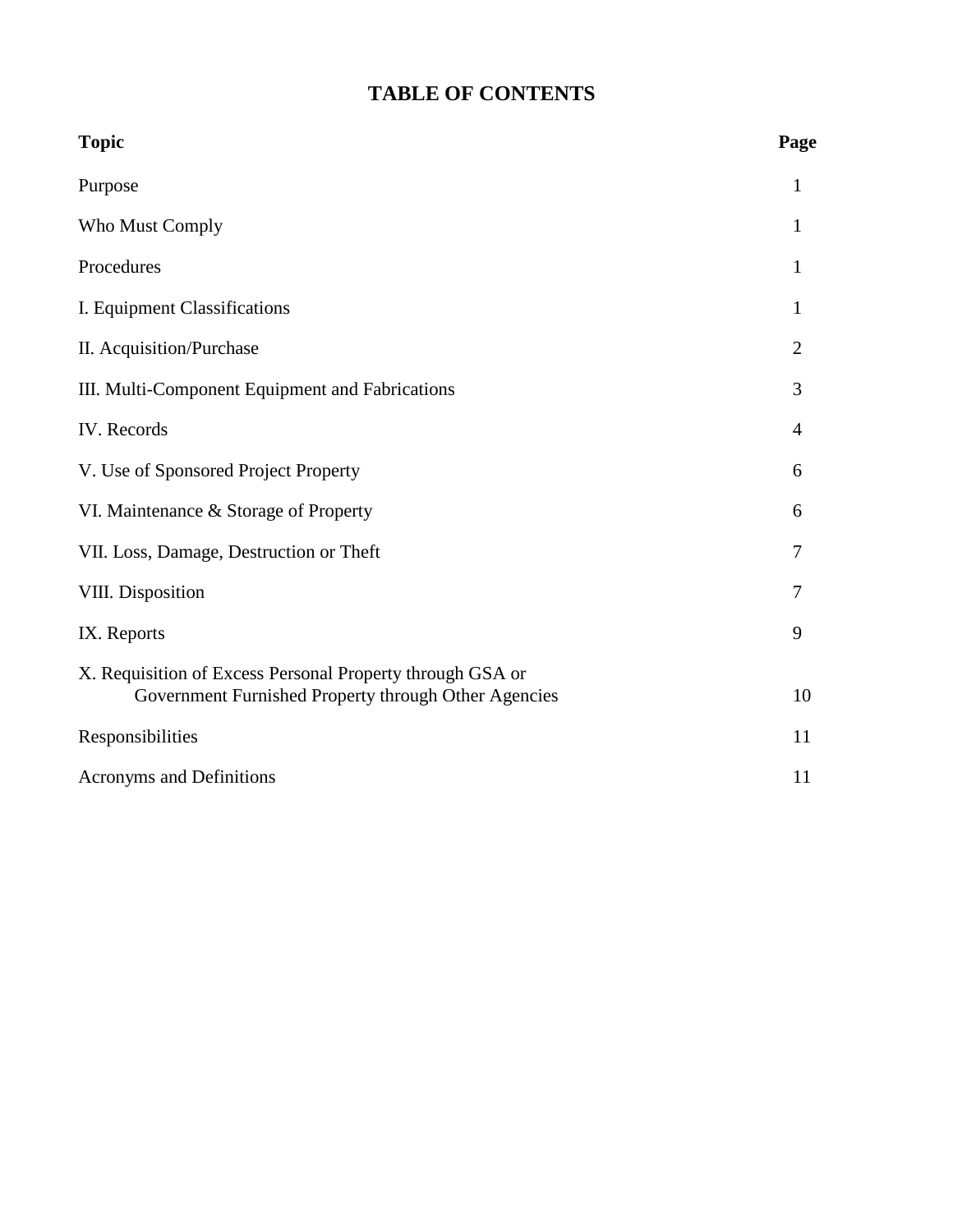## **SPONSORED PROJECT PROPERTY MANAGEMENT PROCEDURE**

#### **PURPOSE**

This procedure provides guidance for the management, control and disposition of property that is titled to the University, under the custody of the University, or for which the University is otherwise accountable to the federal government or other sponsors as a result of a sponsored project (grant or contract). This procedure guide is an extension of Southern Methodist University's routine property management standards and procedures. Additional reporting and management requirements may be imposed by federal or state agencies, other sponsoring entities or individual grants or contracts. Standards applicable to Facilities and Real Property are not covered in this guide. Should awards for Facilities or Real Property be accepted, the Office of Research Administration and Technology Management (ORA) will assist with procedures to be taken in order to ensure compliance with regulations. **Additional guidance for government property management where the federal government retains title to property furnished or acquired is found in the ["Government Property Management Plan"](http://www.smu.edu/~/media/Site/BusinessFinance/Controllers/Grant%20and%20Contract%20Accounting/GOV_PROPERTY_MGT_PLAN.ashx?la=en).**

The University receives funding for sponsored projects from external sources, including funding from the federal government. The University must properly classify, safeguard, and manage property provided as a result of sponsored projects.

Federal regulations and guidance include, but is not limited to:

- OMB Uniform Administrative Requirements, Cost Principles, and Audit Requirements for Federal Awards, 2 CFR 200 (Uniform Guidance or UG)
- Federal Acquisition Regulations (FAR), parts 45 and 52.245
- Defense Federal Acquisition Regulation Supplement (DFARS)

#### **WHO MUST COMPLY**

Any Principal Investigator/Project Director (PI/PD) and related schools or divisions that accept federal or other sponsored project funding must comply with this procedure and are required to employ property management practices that meet the requirements of the Uniform Guidance.

#### **PROCEDURES**

The following procedures primarily relate to acquisition, records and disposal of capital equipment acquired as a result of a sponsored project. To meet the capitalization requirements, equipment must have an acquisition cost of \$5,000 or more and a life expectancy of two years or more.

#### **I. Equipment Classifications**

Capital equipment is classified differently depending on ownership or title to the equipment. Title to or ownership of equipment is determined by the provisions of the sponsoring award, contract or agency policy. There are four classifications of capital equipment:

#### **A. Sponsored Project Purchased/University-titled**

Equipment purchased in whole or in part with sponsored funds with the title vested to SMU is considered "sponsored equipment" or "grant equipment." Sponsored equipment purchased with federal funds may also be considered "exempt property." Title to exempt property is conditional and is subject to federal use and disposition restrictions. Equipment purchased with non-federal funds may also be subject to conditions of the sponsoring agency.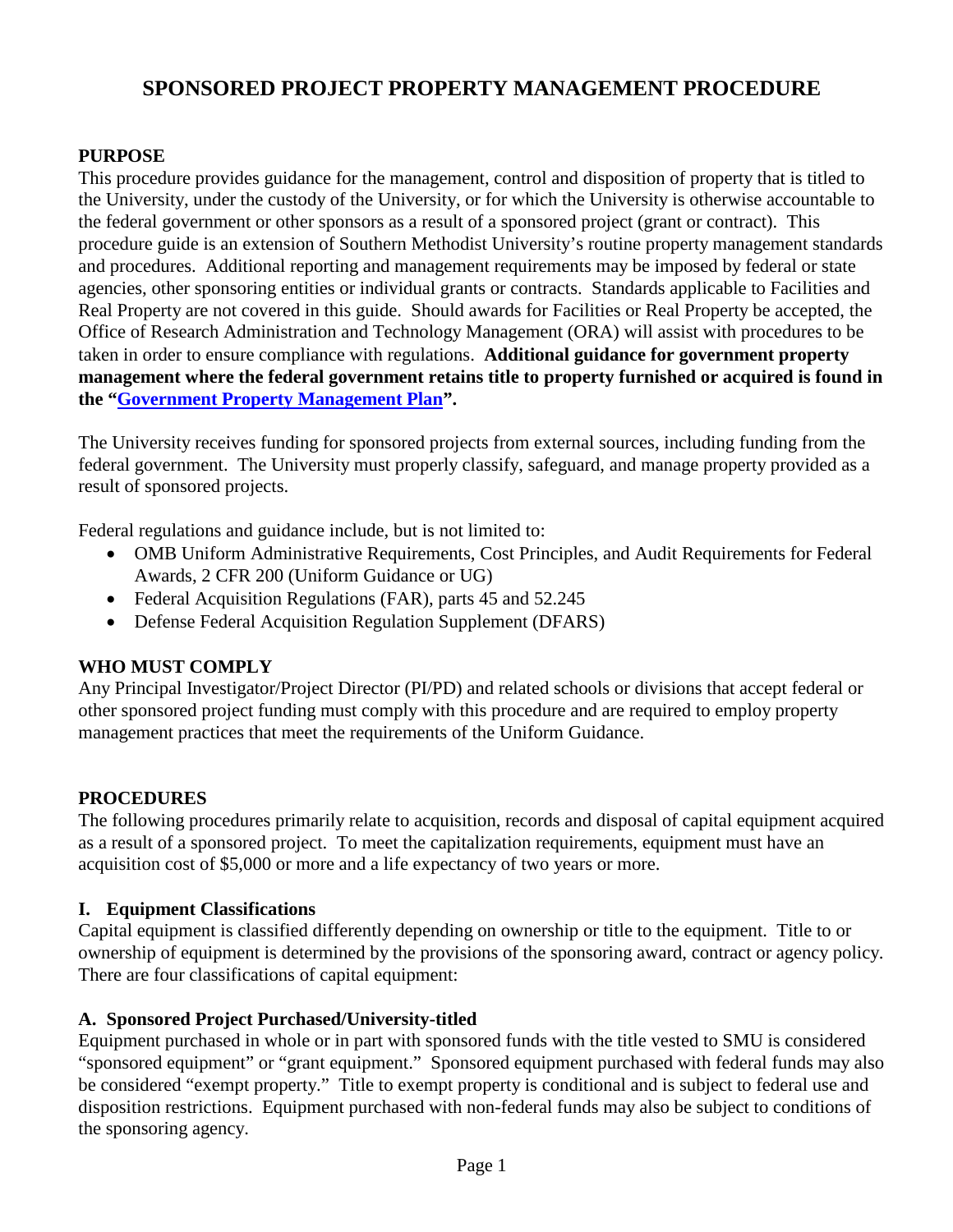## **B. Government-titled Equipment**

Equipment purchased with federal funds with title vested to the federal government is considered "government-titled equipment." Government-titled equipment may not be disposed or removed from service without approval from the sponsoring agency. Note that sponsors other than the federal government may also reserve title to equipment according to the terms and conditions of the award.

#### **C. Government-furnished Property**

Equipment in the possession of or acquired directly by the federal government and subsequently delivered or otherwise made available to the University under a grant or contract is considered "governmentfurnished property." Title to government-furnished property remains with the government regardless of the equipment's value. Normally, the unit price of government-furnished property is provided on the document covering shipment of the property or as a part of the contract. Transportation and installation costs are not considered as part of the unit price for this purpose. Government-furnished property must be appropriately identified by tag and in the Asset Management System (AM System) for special reporting requirements.

#### **D. University-Funded Equipment**

Equipment purchased with non-sponsored project funds is considered "University equipment." Title to university-equipment is vested with SMU. University equipment is tested as part of the A-133 audit and is generally subject to the same guidelines as sponsored project equipment. For policy information related to university equipment, see ["Asset Management Policies and Procedures"](http://www.smu.edu/BusinessFinance/Controller/AssetManagement/AssetManagementPoliciesProcedures).

#### **II. Acquisition/Purchase**

## **Types of costs that may be capitalized as equipment:**

The following costs are applied towards the \$5,000 acquisition cost and should be capitalized with the equipment.

- Any initial modifications, attachments, accessories, or auxiliary apparatus that are necessary to make an item of capital equipment useable for its acquired purpose
- Shipping charges, protective in-transit insurance, freight, and installation costs
- Upgrades, modifications, or enhancement parts that increase the useful life of the equipment by one year or more

#### **Types of costs that may not be capitalized as equipment:**

- Equipment repair costs
- Separate warranty costs or maintenance contracts
- Demolishing or dismantling costs
- Spare or replacement parts

Property procurement is a function of the Principal Investigator/Project Director (PI/PD); however various administrative offices of SMU such as the ORA and University Purchasing Department (UPD) may be involved. Sources of supply may be military installations, other Government installations, plants of military departments, other Government agency contractors, and direct commercial purchases subject to review concerning applicability to the respective grant or contract. Agency approval may be required under the terms of the award prior to the purchase of property and may be required whether or not the property was anticipated in the proposal. ORA will assist the PI/PD with obtaining the required approvals and ensuring that the budget reflects the property cost.

Southern Methodist University Policy #7.4, Sponsored Project Procurement presents the policy to be followed in all procurements, through commercial sources, using funds from sponsored projects (see SMU [Policy Manual](https://inside.smu.edu/OS/OrgHome/LegalAffairs/Policy/SitePages/7.4%20Sponsored%20Project%20Procurement.aspx) effective January 15, 2015 and any subsequent revisions). Detailed procedures applying to all procurements using sponsored project funds are contained in *[SMU, SPONSORED PROJECT](http://www.smu.edu/~/media/Site/BusinessFinance/Controllers/Grant%20and%20Contract%20Accounting/SPONSORED_PROJECT_PROCUREMENT.ashx?la=en)*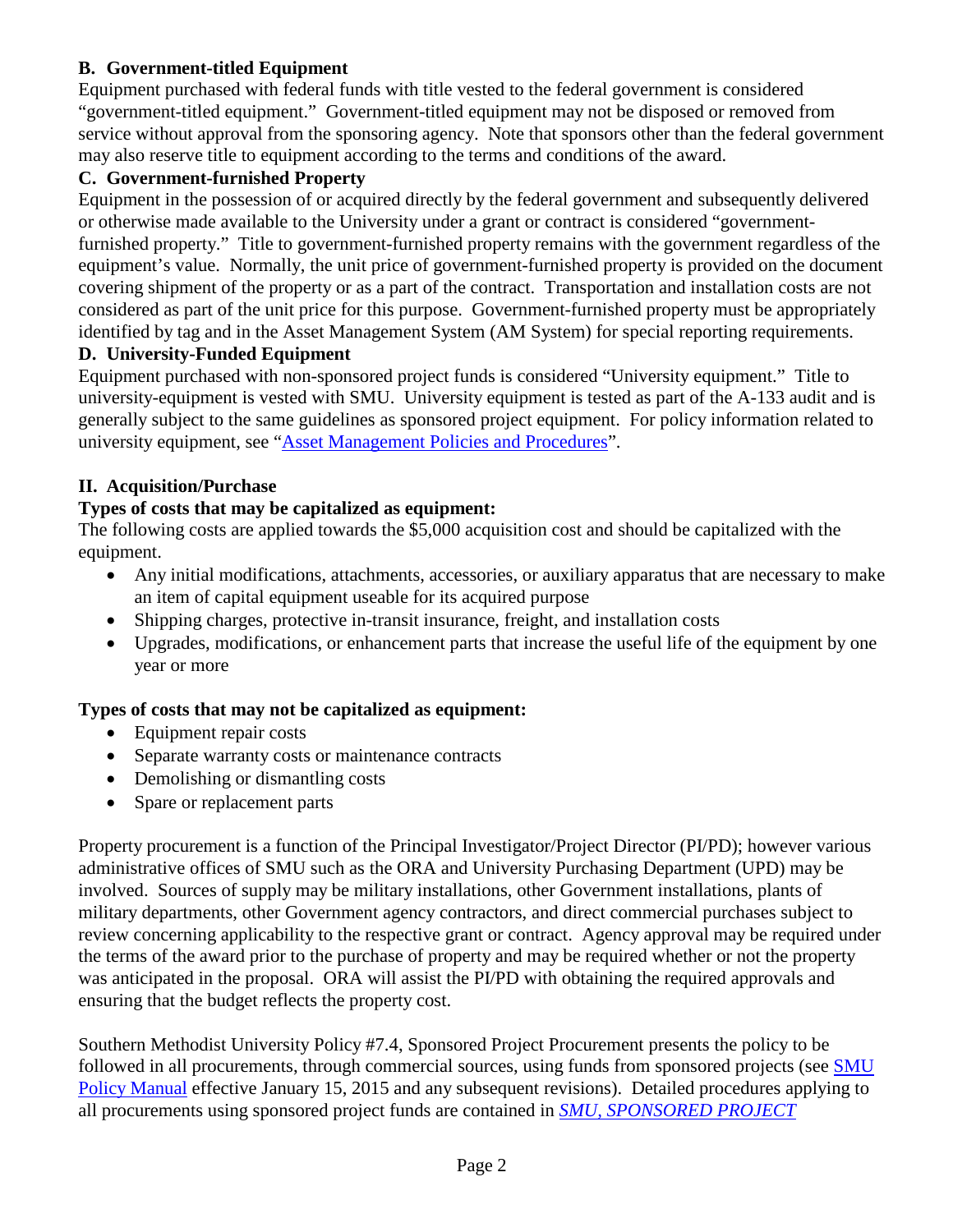*[PROCUREMENT](http://www.smu.edu/~/media/Site/BusinessFinance/Controllers/Grant%20and%20Contract%20Accounting/SPONSORED_PROJECT_PROCUREMENT.ashx?la=en) PROCEDURE* effective January 15, 2015. Equipment purchases will follow these university policies and procedures.

Individual granting sponsor *Terms and Conditions* and contract requirements may impose additional procedures. ORA will advise if federal funded equipment is not exempt property or if other special requirements exist such as Agency prior approval that may be required for acquisition of equipment especially if it is classified as General Purpose or Special Purpose Equipment. Government regulations require that the University screen the existing inventory of capital equipment for availability before ordering capital equipment to avoid purchasing "unnecessary or duplicative items". Other pre-screening requirements may exist depending upon the agency and/or type of equipment involved. Assistance in complying with individual contractual and/or agency requirements will be provided by ORA and, in most cases, by the Government Contracting Officer, when the award is from a federal agency. All required, prescreening forms will be submitted by ORA and based on technical information furnished by the PI/PD.

ORA will determine, at the time a sponsored project award is received, whether title to sponsor-funded equipment is to be vested in the sponsor or in SMU. Separate accounts are to be provided in the budget for each project to distinguish who has vested title. Grant & Contract Accounting (GCA) will monitor the accounts used on purchase requisitions and invoices to ensure consistency with the determination of vesting made by ORA. GCA will provide Asset Management (AM) with copies of invoices indicating whether sponsored project funds were used in the purchase and where title to the equipment is vested. Copies of associated purchase orders and/or purchase requisitions will also be forwarded to AM.

#### **III. Multi-Component Equipment and Fabrications**

Equipment may be a stand-alone unit or a system of parts that function as a unit.

#### **A. Multi-Component Equipment**

Multi-component equipment is comprised of individual pieces of equipment or material items that are connected together to operate as a system. Component pieces that individually cost less than the capitalization level but, when combined, exceed the capitalization level, shall be capitalized when purchased for one functional unit. Component pieces can be purchased from separate vendors and/or with separate invoices. Multi-component equipment is distinguished from fabrications (discussed below) in that multi-component equipment does not generally require construction or assemblage over time.

#### **B. Fabrications**

A fabrication is equipment that is constructed or developed by combining parts or materials into one identifiable unit. To be considered a fabrication:

- All component parts must work together as one unit;
- The aggregate cost of all parts in the completed unit meet the \$5,000 capital equipment threshold; and
- The completed fabrication has a useful life of two years or more.

Individual components acquired during a fabrication project are considered equipment regardless of their unit costs. For example, three parts of a robotic arm each costing \$2,500 would accumulate to one \$7,500 capital asset.

There are several steps involved in creating fabrications and placing them into service:

## **1. Fabrication Approval**

Approval of a fabrication may be included in a sponsored project award or agency approval may be needed prior to initiating the fabrication project. The PI/PD must refer to the terms and conditions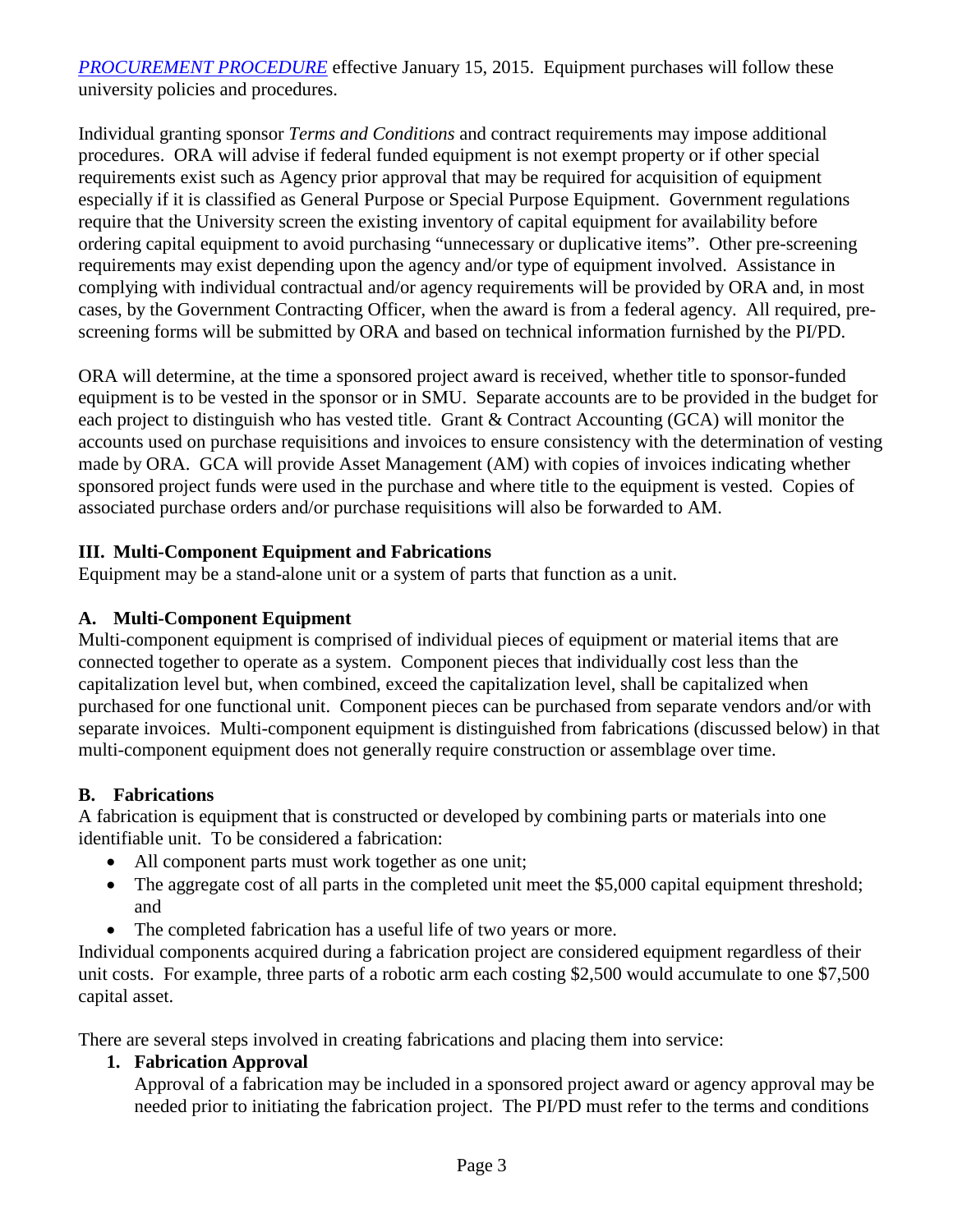of the award or obtain the assistance of the ORA for assistance with obtaining required approvals and ensuring that the project budget reflects the property cost.

## **2. Acquiring Parts for a Fabrication**

Fabrications require the purchase of component parts and/or materials over time. Fabrication costs are charged to the sponsored project using the account that reflects where title to the finished product will be vested. Account 8240 is used for equipment to which title will vest in SMU and account 8245 is used when title vests in the federal government or other sponsoring entity. Only costs integral to the fabrication should be charged to a fabrication account for capitalization. Integral parts include any piece or material that becomes a permanent part of the fabrication, any supply necessary for the fabrication, and any internal or external service fees. All requisitions and payment requests covering integral parts of a fabrication must include the description of the final identifiable unit and/or asset tag number. AM will use this information to accumulate the cost of the asset within the AM System.

## **3. Completing a Fabrication**

When a fabrication is sufficiently developed, is available for use or is producing science and meets the capitalization threshold, it should be "placed in service" within the AM System (considered active equipment for depreciation). The PI/PD is responsible for notifying AM when a fabrication should be placed in service.

A fabrication's construction period is generally set by the scope of the sponsored project; however, PI/PDs should review the status of all in-progress fabrications at least every 6 months. Projects that haven't incurred charges after 6 months should be reviewed and placed into service or written off if they are impaired and will not be utilized. Exceptions should be carefully reviewed, but if there is a compelling reason to extend the construction period, notify ORA for review and potential notification of the funding agency. If work on the fabrication ends and the capital threshold of \$5,000 for equipment titled to SMU (account 8240) is not met, the PI/PD must notify AM to remove it from pending capitalization.

## **4. Adding Additional Expenses to a Completed Fabrication**

After a fabrication has been placed in service any additional costs should be expensed as incurred. In some instances, additional costs represent an upgrade and may be capitalized. For costs to be considered a fabrication upgrade, they must increase the useful life by one year or more and/or add new or additional functionality to the existing fabrication. Fabrication replacement parts or repairs are not considered upgrades.

## **IV. Records**

## **A. Identification of Equipment**

Upon receipt of sponsored/grant equipment, the University must maintain records that include a description of the equipment, serial number or other identification number, source of funding, who holds title, acquisition date and cost, the location, use and condition status and any ultimate disposition data. Equipment records must be maintained and updated in such a manner that allows for an item of equipment, whether at SMU or at an off-campus site, to be located within a reasonable amount of time.

The PI/PD or authorized representative should immediately inspect all property received, whether purchased by SMU or provided by the agency. This person should note, on the packing slip or purchase order copy, the serial number, model number and other identifiers in addition to verifying correctness and condition of equipment with reference to damage or shortage. If any discrepancy is discovered, the person must annotate all discrepancies on carrier's delivery receipt. For purchased property, immediately contact UPD who will determine responsibility, either vendor or carrier, and follow up with correspondence and/or reports required to rectify the matter. In many cases, it will be necessary to advise the Property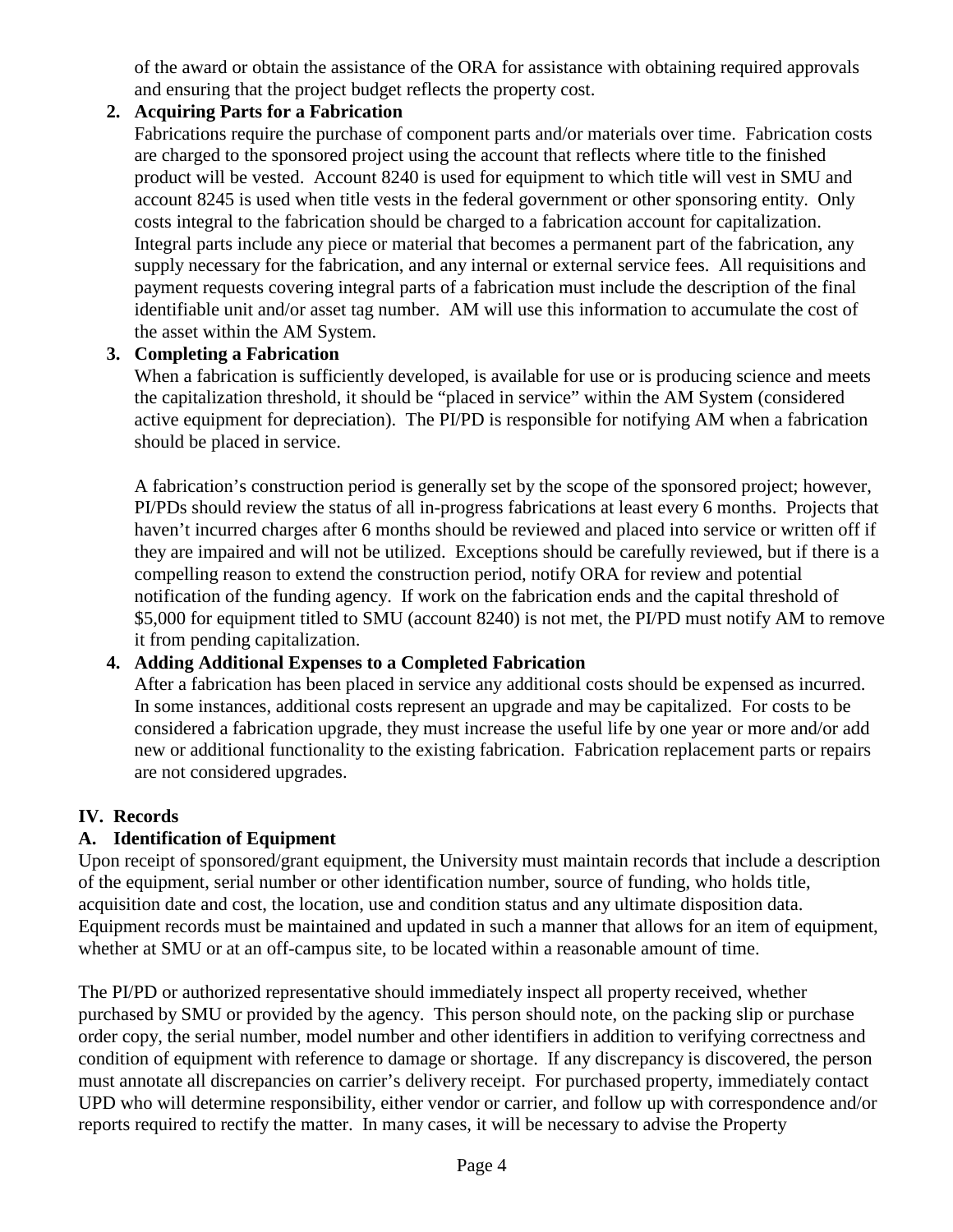Administrator or Contracting Officer of discrepancies in shipments. This is especially true for shipments of Government-furnished property.

PI/PD approval of the vendor invoice not only authorizes use of sponsored project funds for the payment, but also serves as acknowledgement that the property was received and was in good condition.

Agencies may have special reporting requirements which must be followed at the time of receipt of equipment and throughout the period of performance of the grant or contract. ORA will submit the required forms based on technical information supplied by the PI/PD.

## **B. Initial Inventory and Tagging Equipment**

To maintain effective identification of equipment, the University must affix uniquely numbered identification tags to equipment. AM is responsible for the initial inventory and marking of all sponsored project property whether purchased from award funds or furnished by the sponsor. This is accomplished as follows:

- **1.** Upon receipt of a completed vendor invoice, AM will transfer necessary information from the invoice and/or associated purchase requisition to a computer input form.
- **2.** The PI/PD for the respective grant or contract will be contacted to determine an appropriate time to inventory subject property and affix pre-numbered decals. Alternatively, AM may supply the PI/PD with a copy of the computer input form and invoice along with applicable decals as identified below. The PI/PD will affix the decal(s), supply any information that is missing from the input form, sign and return the form to AM. Although this is done as soon as possible after receipt of the property, the time elapsed may allow the equipment to be installed/located in such a way that access to the identifying numbers is obstructed. The model, serial and other identifying numbers noted by the PI/PD at the time of receipt will be provided to AM for the University property records.
- **3.** If the property is to be shipped to another location soon after arrival at SMU, the PI/PD will notify AM prior to the shipment date so that the information may be accessed and the property may be tagged. If the property is to be shipped directly to a location other than SMU, the PI/PD will notify AM of the number of items involved. AM will provide the PI/PD with sufficient numbers of tags and the PI/PD will affix them and obtain the detailed information needed for recording (see step B).

Identification of federally-owned property shall be effected by affixing a decal on each item that will bear the following "U.S. GOVERNMENT". Example of such decal is indicated below:



Identification of property purchased under a grant or contract, regardless of who holds title is effected by affixing a pre-numbered decal on each item unless the association of SMU with the property is deemed to be inadvisable when being located in a restricted region. Example of decal is indicated below.

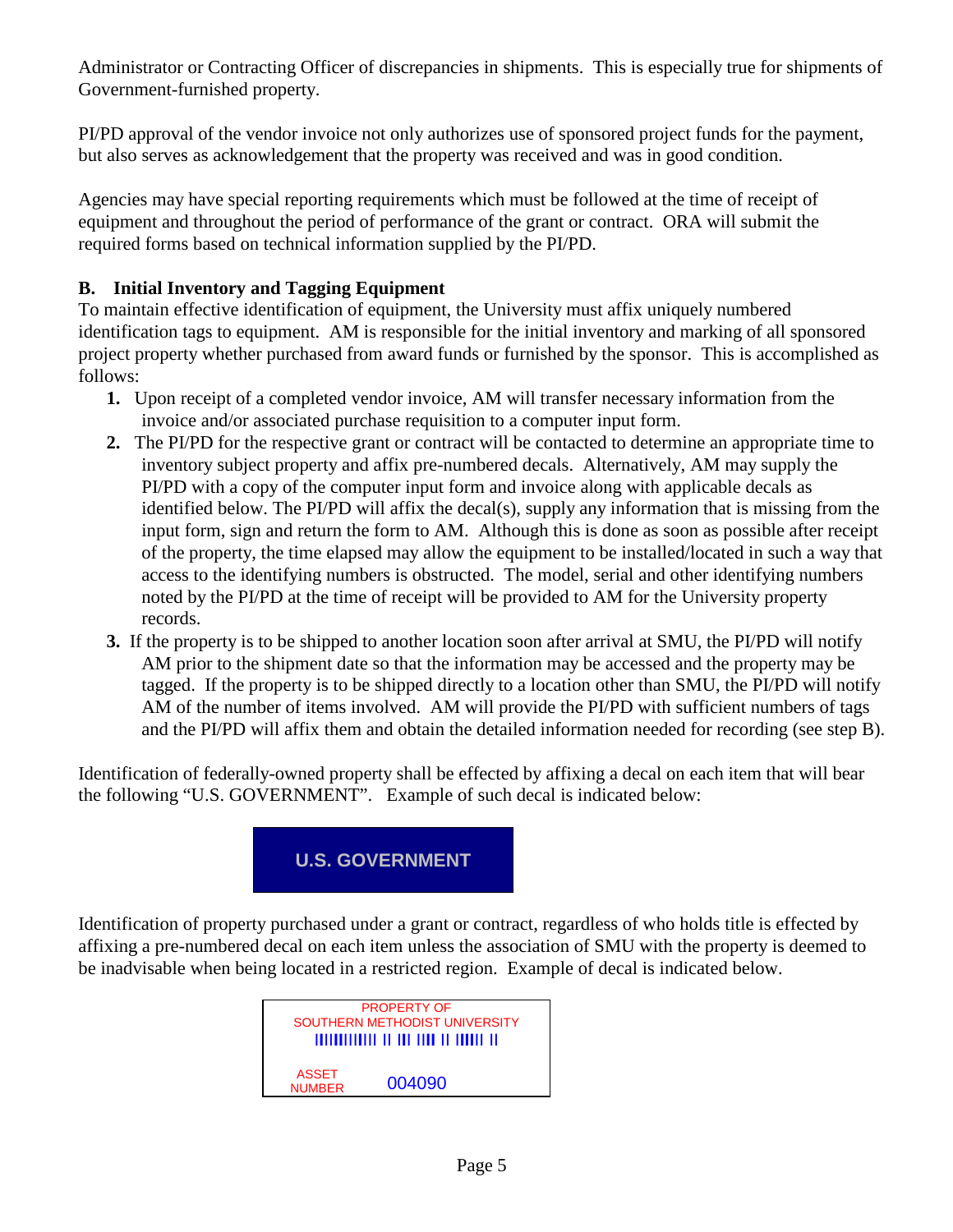Upon completion of the initial inventory and marking, the AM System will be updated by AM. The AM System will be updated to include: acquisition date, brief description of item, cost, project number (identifying number assigned to the sponsored project), manufacturer, model number, serial number and PI/PD responsible for monitoring the property. This information will become the basis for Annual Property Detail that is outlined in more detail in a subsequent paragraph.

## **C. Inventory Control**

Federal regulations require a full physical inventory of sponsored capital equipment at least every two years to verify both the accuracy of equipment records and the existence and current use of these assets. Inventory records must contain information necessary to identify the equipment including equipment description, serial number, acquisition information and location. The PI/PD is responsible for validating the inventory of their sponsored project-funded property, to which SMU holds title. Property for which SMU holds title will be included in the inventory listings submitted by AM to the schools and divisions of the University. See the University requirements for inventories in "Asset Management Policies and [Procedures"](http://www.smu.edu/BusinessFinance/Controller/AssetManagement/AssetManagementPoliciesProcedures).

With reference to **federally-owned property**, the PI/PD will conduct a physical inventory no less frequently than every two (2) years as outlined below:

- **1.** AM will furnish each PI/PD a listing of the federally-owned property under their respective grant or contract and a Certificate attached to the listing.
- **2.** The PI/PD will make a physical check of the property, including physical location, condition and continued need.
- **3.** After completing the inventory, the PI/PD will sign the Certificate stating that the inventory was conducted on (Date) and that it was correct, as shown on the listing, except as noted on the Certificate or within the listing.
- **4.** The PI/PD will return the signed Certificate and listing to AM.
- **5.** AM will notify the cognizant Property Administrator of any adjustments required including explanation, if appropriate.

## **V. Use of Sponsored Project Property**

Equipment shall be used in the project/program for which it was acquired for as long as needed, whether or not the project continues to be Sponsor-funded. Exempt property (federally funded property to which SMU retains title) shall be made available to other projects, if such other use will not interfere with the work on the project for which it was acquired. When the equipment is no longer needed for the project, it shall be made available: first - to other projects sponsored by the same federal agency; and second - to other projects sponsored by other federal agencies.

The PI/PD will ensure that federally-owned property is used in accordance with contractual authorization, when appropriate, according to the purpose for which it was designed, and in a safe manner. This includes usage during the time period in which property has been authorized, insuring against usage on non-Government work, and proper recording of actual use.

Equipment acquired with federal funds shall not be used to provide services to outside organizations for a fee that is less than what private companies charge for equivalent services.

## **VI. Maintenance and Storage of Property**

Proper maintenance and storage of their sponsored project property, including Sponsor-owned or Sponsorfunded property is the responsibility of the PI/PD. The PI/PD is responsible for ensuring that only qualified technical project personnel use the property and that the property is protected from any deteriorating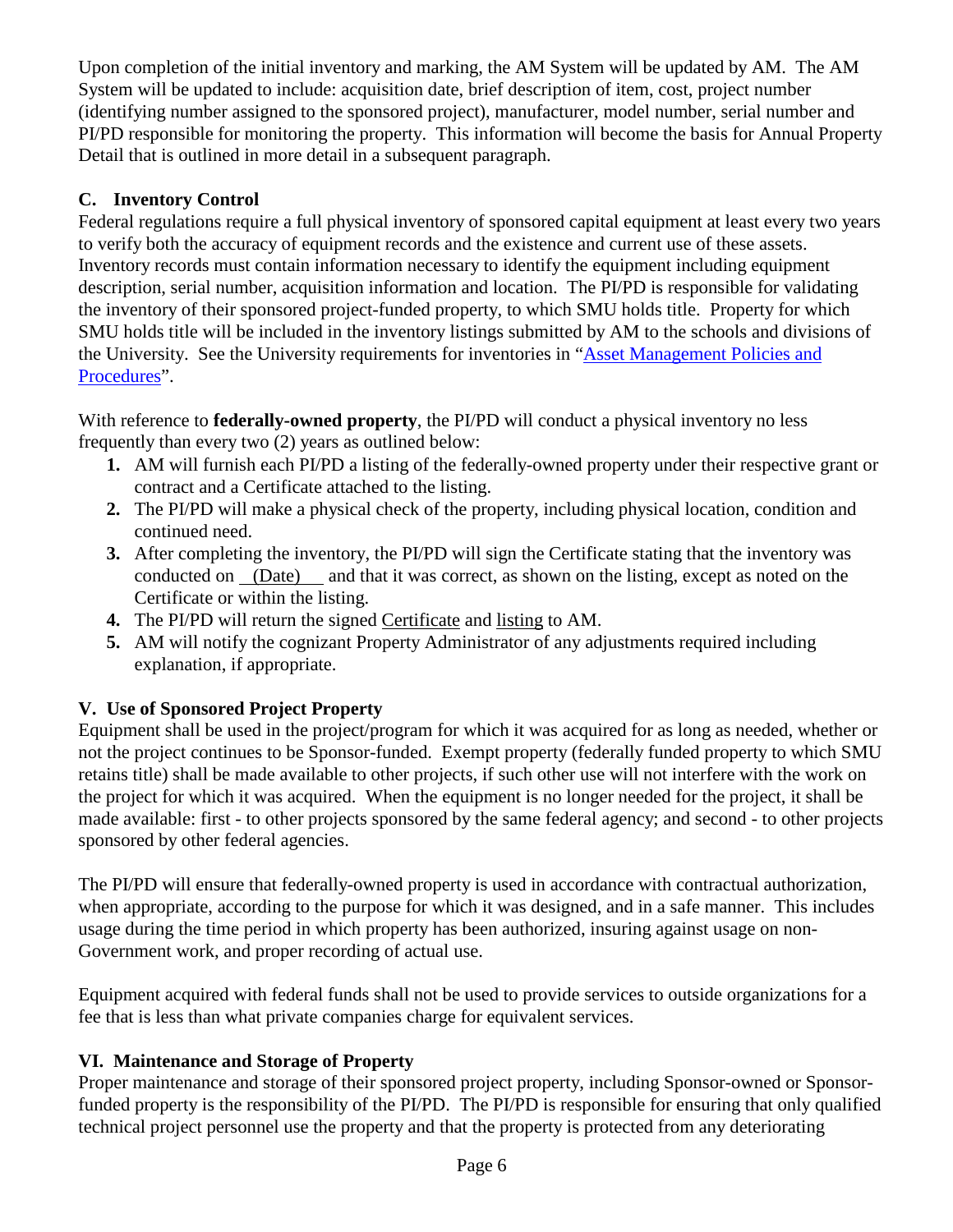elements. PI/PDs shall ensure the performance of regular, required maintenance according to recommended schedules and when otherwise appropriate. The PI/PD will also ensure that the property is maintained and repaired by qualified technicians or return it to the manufacturer for repairs as the situation may require. Maintenance actions shall be recorded upon completion of routine maintenance. Such records shall be analyzed when breakdowns occur to determine the cause and to ascertain the possibility of inadequate prevention or routine maintenance.

## **VII. Loss, Damage, Destruction or Theft**

The PI/PD will promptly report any item of property that becomes lost, damaged, destroyed or stolen to proper authorities. The term "proper authorities" will be defined according to the location, cause and size of the loss incurred. For instance, a theft of equipment located on-campus should be reported to the SMU Police Department, the Office of Risk Management, the Dean of the School, ORA and the Agency Contracting Officer. For property to which SMU holds title, a copy of subject report and a completed SMU Transfer/Disposal Form must be forwarded to AM. Reports for losses related to property acquired or furnished under a federal contract to which the Government holds title will require more specific information as will be specified by the Agency Contracting Officer. For requirements of contracts containing property clause FAR 52.245-1, refer to Government Property Management Plan. Adjustment of AM records for losses related to property titled to the Sponsor will be made upon authorization by the Sponsor.

#### **VIII. Disposition**

Disposition is the process of removing equipment which has no further University use from inventory. Any piece of capital equipment which has ceased to function or for which the University has no further use must be disposed of and removed from inventory records.

Equipment purchased with federal or other external sponsor funds is often subject to sponsor-specific disposition restrictions and cannot be disposed without prior approval. Contact ORA for assistance in determining sponsor restrictions and requirements when equipment is no longer needed for the project/program for which it was acquired or for other activities currently or previously supported by a federal awarding agency. Some agencies have retained the right to require transfer of title for equipment, when SMU's title is "conditional", as well as federally-owned property. This restriction will normally be stated in the award document. ORA will assist with determining when a request for disposition instructions must be made to the federal awarding agency and when the following are applicable:

## **A. Needed for other University Activities**

Items of equipment with a current per unit fair market value of \$5,000 or less may be retained, sold or otherwise disposed of with no further obligation to the federal awarding agency. Federal-funded equipment with a current per unit fair market value in excess of \$5,000 requires compensation to the federal awarding agency computed by applying the percentage of federal participation in the cost of the original **project** to the current fair market value of the equipment unless the awarding agency authorizes a donation of research equipment to SMU. Federal participation will be obtained from the last or most recent Project Expense Summary.

#### **B. Not needed by SMU**

Equipment acquired with federal funds and no longer needed by SMU must be reported to the awarding agency, in most cases, along with a request for disposition instructions in accordance with OMB UG. The PI/PD who last utilized the equipment on an approved project/program is responsible for notifying ORA who, in turn, will contact the agency. If the PI/PD is no longer with SMU, it is the responsibility of the associated Department Chair Person to initiate action through ORA.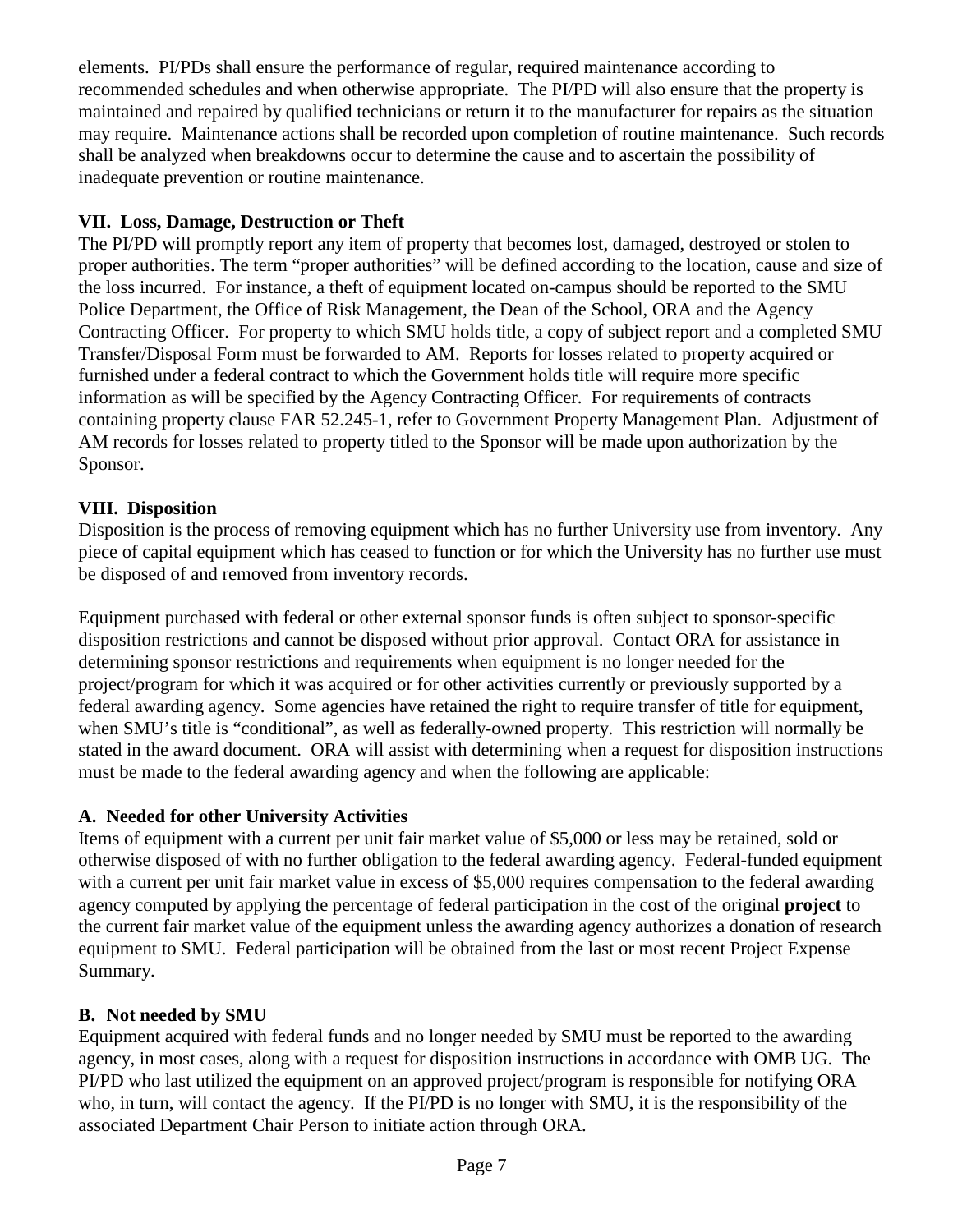If ORA's record retention period for the project on which the equipment was purchased has expired, ORA will obtain information from AM for the report to the awarding agency.

## **C. Transfer to Another Institution**

Requests to transfer equipment purchased or provided on sponsored project awards that have expired will be handled on a case by case basis by Associate Vice President of Research Administration and Dean of Graduate Studies. No property funded by Sponsored Projects shall be removed from the University without approval of the Associate Vice President for Research and Dean of Graduate Studies.

Property purchased or provided by sponsored project awards that are still active may be transferred to another institution/university providing all of the following conditions are met:

- When a PI/PD leaves the University, an active sponsored project award and associated property may be transferred to the PI/PD's new institution, provided that the transfer is approved by the sponsoring agency;
- The Associate Vice President for Research and Dean of Graduate Studies must approve the transfer, after determining in consultation with the PI/PD and the PI/PD's department chair, that the University (SMU) will no longer need the property;
- The institution to which the property will be transferred must agree in writing to accept title and accountability for the property; and
- The University will not incur any cost for packing and shipping the equipment, unless stipulated in the award.

The PI/PD shall:

- Prepare a comprehensive listing of equipment to be transferred including: description, model number, serial number, SMU tag number, date of purchase, cost and sponsored project that funded the equipment.
- Provide the list to AM for verification of details.
- Obtain SMU and Agency approval of transfer through ORA.
- Submit Transfer/Disposal form(s) to AM for items approved to be transferred.

## **D. Disposition of Federally-Owned Property**

For requirements related to federally-owned property acquired on a contract having the property clause FAR 52.245-1, see Relief of Stewardship in [Government Property](http://www.smu.edu/~/media/Site/BusinessFinance/Controllers/Grant%20and%20Contract%20Accounting/GOV_PROPERTY_MGT_PLAN.ashx?la=en) Management Plan.

The initiation of proper action which will ultimately determine the title of federally-owned property is the responsibility of the PI/PD, however, as stated in the 'Close Out' section above, ORA will initiate the process when disposition of property is a part of closing procedures. At the conclusion of a Government grant or contract, ORA will submit a request to AM for a final inventory. The PI/PD will verify the inventory details and then submit the final inventory report (this report being different from the one outlined previously in Periodic Inventory) **with a statement as to the desired method of disposal** to AM. AM will complete their reconciliation, update the database with any changes reported, prepare a final NASA form 1018 or DOD form DD1662 (if applicable) and a letter requesting disposition instructions. AM will then forward the report, letter and PI/PD statement to ORA. ORA will include this information with their closing process to obtain instructions for disposition from the Government. Note that the letter of request for disposition instructions may include a request for transfer of title to SMU, if in the best interest of the University, or transfer to another active contract.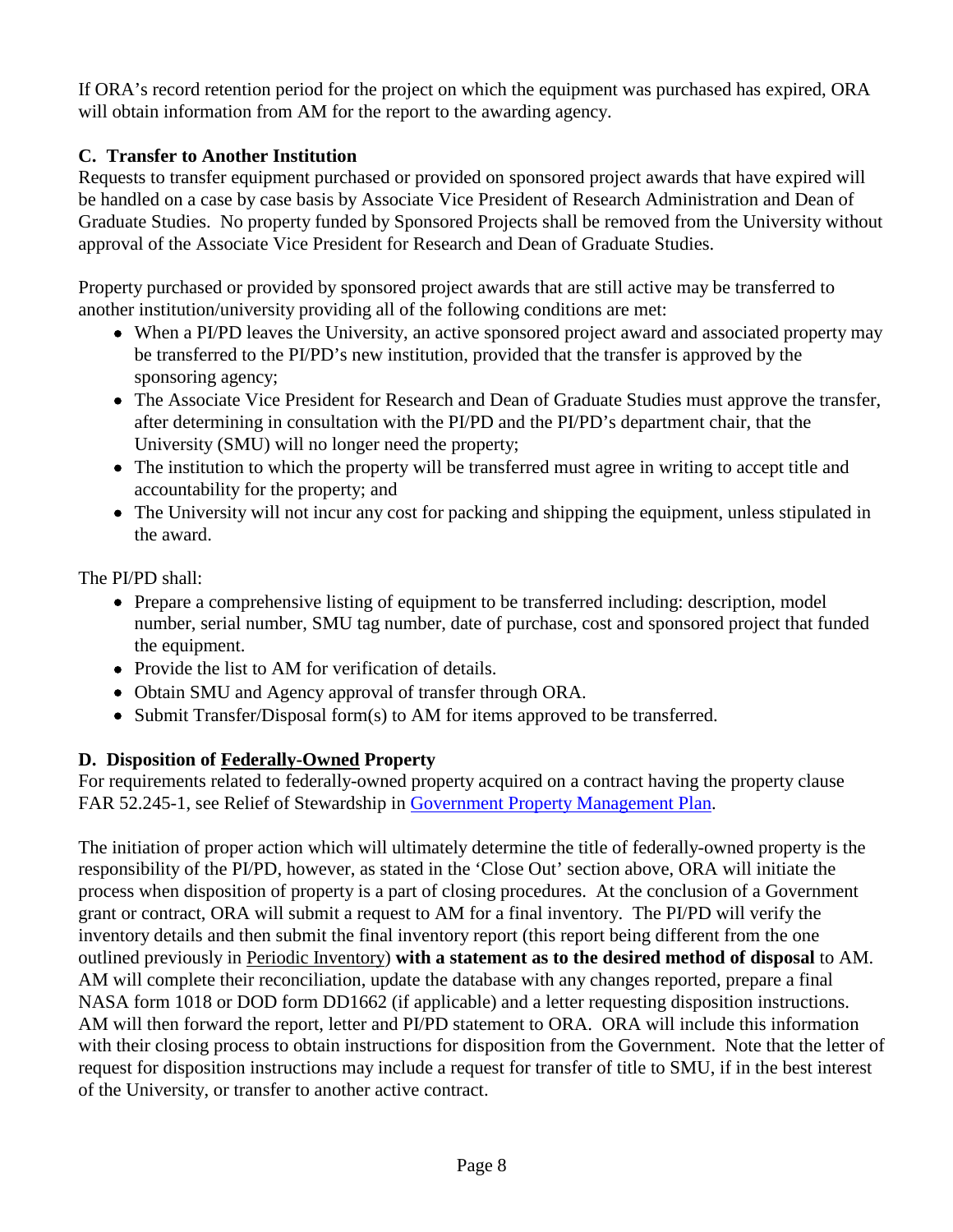Disposition shall be accomplished promptly after receipt of disposal authority. SMU identification tags shall be removed from items to be returned to the Government or shipped to another entity. The PI/PD shall notify AM of the transfer and return the tags with completed the transfer/disposal form. Documentation shall be retained to include authority, disposal action, date of disposal, and bills of lading or other shipping documents, when applicable.

#### **E. Excess Federally-Owned Property**

When the PI/PD determines that federally-owned property has become excess to the needs and requirements of the Government grant or contract, he/she shall submit a report to ORA requesting disposal instructions. This will initiate the above 'Disposition' section without related closing procedures.

#### **IX. Reports**

Property-related reports that must be submitted vary by federal agency or other sponsoring entity. Reporting requirements will be contained in the award agreement or general terms and conditions. Forms and detailed instructions may be supplied by the Agency, the cognizant Property Administrator or the Prime Awardee when SMU is a sub-recipient. They may also be found in the Federal Acquisition Regulation (FAR) and agency FAR supplement. Reference should be made to the Agency *Terms and Conditions* or award/contract requirements to determine what reports are required.

#### **A. Receipt, major changes affecting equipment or when equipment is no longer needed**

It is important to recognize that each contract and each agency may have special reporting requirements affecting the purchase of equipment including preapproval of specific items whether or not they were in the proposal budget. There may be specific forms required to report receipt, major changes affecting equipment or disposition requests or the Contracting Officer may only require an email or letter to communicate these events. Many federal agencies are transitioning to web based databases for tracking equipment which will necessitate coordination between the PI/PD, AM and ORA to ensure compliance.

#### **Initiation of the required form/communication is the responsibility of the PI/PD who is the first to have knowledge of the above events. Submission of required forms will be the responsibility of the ORA, based on technical information furnished by the PI/PD**.

## **B. Annual Property Report Examples**

Report of Government-Owned/Contractor-Held Property - [\(NASA Form 1018\)](http://www.nasa.gov/pdf/104406main_nf1018-FY03Revised.pdf) - Submitted annually on each active contract awarded by NASA, to the cognizant Property Administrator so as to be received by October 15 covering the Period October 1 - September 30. A negative report (report that indicates that there is no government-owned property associated with the referenced contract), according to the terms and conditions of the award, may be required.

DOD Property in the Custody of Contractors - [\(DD Form 1662\)](http://www.dtic.mil/whs/directives/forms/eforms/dd1662.pdf) or approved substitute - Submitted annually to the cognizant Property Administrator so as to be received by October 31 covering the period October 1 - September 30. A negative report may be required even when no property remains accountable under the contract. (This form is in the process of being phased out for use of an on-line system of reporting which may eliminate the ability for AM to be involved depending on the level of technical information required for the system.)

AM will complete the required form upon notification by ORA to do so or annually based upon the returned, PI/PD-certified inventory forms and updated with subsequent additions, if applicable.

#### **C. Close Out**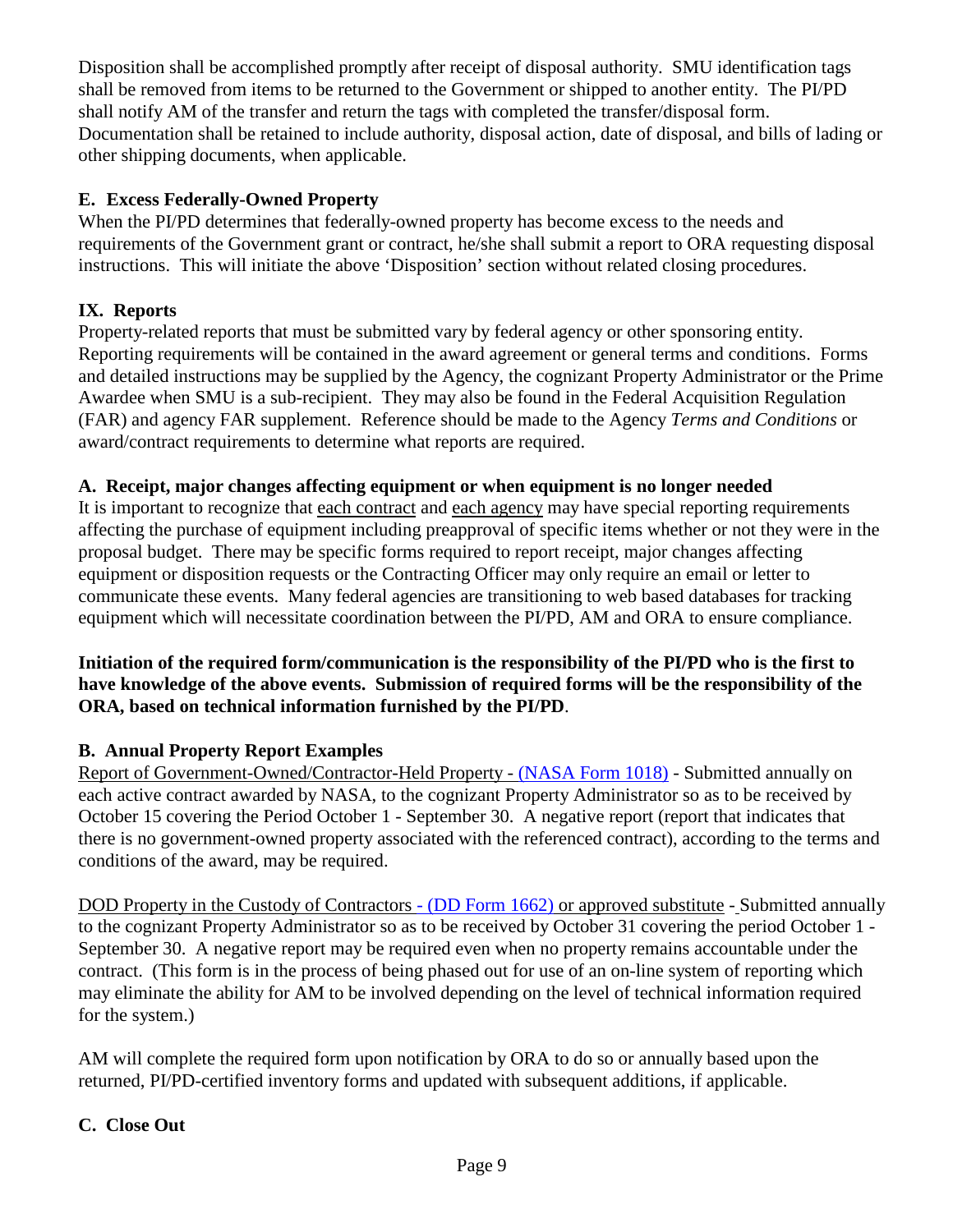## **1. Federally-Owned or Exempt Property**

The final inventory reporting process is initiated by ORA at the time a Government Grant or Contract is officially closed when the award provides federally-owned property or exempt property for which the awarding agency has **not** chosen to vest title in SMU without further obligation.

ORA will notify AM of the project number and due date for a final inventory report. Upon receipt of the notice, AM will initiate a 'periodic inventory' after reconciling the AM property listing to general ledger entries for property acquisitions and/or any advices of Government Furnished Property. The PI/PD will complete and return the certified inventory information to AM. AM will reconcile any differences, update the computer records and forward the applicable reporting form and closing listing to ORA. Also see 'Disposition of Federally-owned Property' section above.

## **2. Supplies**

Supplies acquired with federal funds shall be used in the project/program for which they were acquired. If there is a residual inventory of unused supplies exceeding \$5,000 in total aggregate value upon termination or completion of the project/program and the supplies are not needed for any other federal award, SMU must retain the supplies for use on other activities or sell them, but must, in either case, compensate the federal government for its share. The amount of compensation will be computed in the same manner as that used for equipment needed for other activities in the "Disposition" section above.

#### **X. Requisition of Excess Personal Property through General Services Administration or Government Furnished Property through Other Agencies**

In view of this institution's approved Government sponsored grants and contracts program, the University has been authorized to request **transfer** of certain items of available excess personal Federally-owned property reported on GSA Bulletins and Catalogs.

The PI/PD, with the assistance of ORA and the Agency Contracting Officer, has responsibility for preparing required forms necessary to request this excess property.

When excess personal federally-owned property through General Services Administration or Government Furnished Property through other Agencies is received, it will be the sole responsibility of the PI/PD to acknowledge receipt of the property by signature on the Government Bill of Lading or other suitable receipt as presented. The PI/PD will ensure that all shipments are opened and a physical count is made prior to releasing any document. A copy of all documents will be forwarded to AM through GCA for official property files and reporting. On-the-spot action will be initiated to cover any discrepancy. AM will ensure that appropriate decals are provided for or affixed to the property. The PI/PD will be readily available to cooperate with this procedure*.* Due to strict accountability and numerous reports required by the Agencies, compliance with this specific directive is critically important.

Nearly all transfers between agencies are made without reimbursement. However, costs of care and handling, as well as any transportation cost incurred, must be paid by the agency receiving the excess property. Title to this property is vested in the Government. However, the responsibility of its care, maintenance, storage and justified use lies with the PI/PD.

Excess Government personal property will be marked and subject to scheduled inventory as other property. However, there will be separate records maintained on this property due to its supply source and accountability.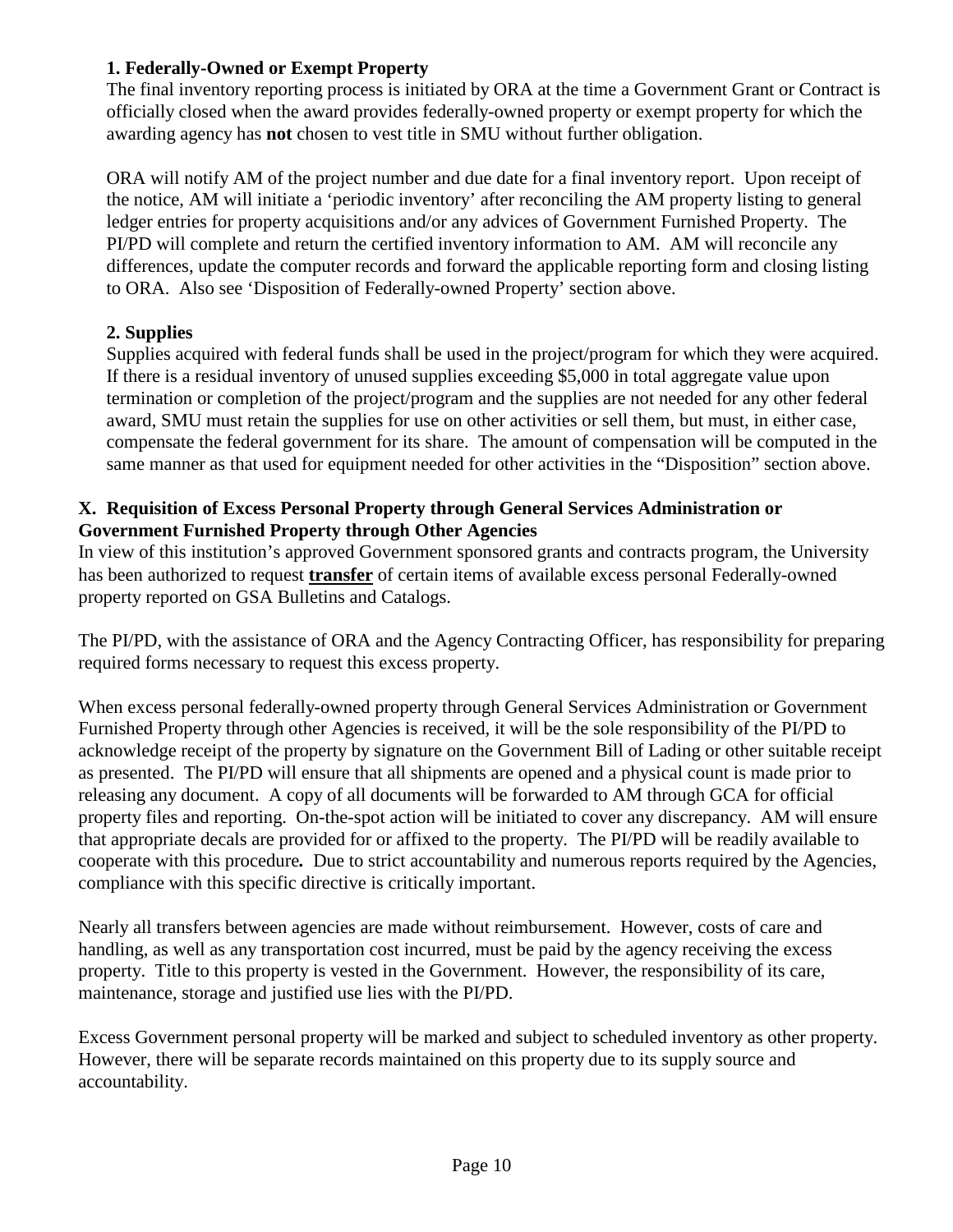These instructions are not applicable to Excess Government Property **purchased** by the University to which SMU takes title.

#### **RESPONSIBILITIES**

**Principal Investigator/Project Director (PI/PD)** will be responsible to the University for the care, maintenance, and security of all property charged or assigned to a sponsored project for which he/she is PI/PD, in accordance with the terms of that grant or contract or other applicable guides and procedures. Acceptance of awards requiring additional reporting or management procedures will result in the additional acceptance of responsibility for initiating and/or monitoring the adherence to these special requirements.

**Asset Management (AM)** will be responsible for the establishment and maintenance of the official property records, to include the invoices, purchase orders and purchase requisitions with reference to property, and periodic inventory computer details concerning grant and contract property. AM will ensure that decals are affixed on and initiate inventory of all non-expendable sponsored project property and will assist the PI/PD in meeting his/her contractual obligations with respect to property reporting matters. In addition to recording all capital assets into the official SMU AM System based upon receiving invoices, at least on a monthly basis, AM will query the financial system for the purchase of capital assets to ensure proper and timely recording.

**Office of Research Administration and Technology Management (ORA)** will assist the PI/PD with initiating pre-screening, when required, and obtaining Agency certification of non-availability or other Agency approval to procure capital equipment. ORA will coordinate required property reporting through the duration and closing of the award.

## **ACRONYMS AND DEFINITIONS**

A number of acronyms are used for University functions to shorten the document. Many terms from federal literature are used as well. These are listed and defined below:

#### ACRONYMS

- **AM** Asset Management
- **GCA** Grant and Contract Accounting
- **ORA** Office of Research Administration and Technology Management
- **PI/PD** Principal Investigator/Project Director
- **UPD** University Purchasing Department

## DEFINITIONS

## **Acquisition Cost**

- For SMU-acquired property: the cost of the asset including the cost to ready the asset for its intended use. For equipment, the acquisition cost is the net invoice price of the equipment, including the cost of modifications, attachments, accessories, or auxiliary apparatus necessary to make the property usable for the purpose for which it is acquired, shipping costs, taxes, protective in-transit insurance and installation. For software, the acquisition cost includes those development costs capitalized in accordance with generally accepted accounting principles (GAAP). The acquisition cost of donated assets is the fair market value at the time of donation. Acquisition cost does not include repairs, service contracts or supplemental warranties.
- For Government-furnished property: the dollar value assigned by the Government and identified in the contract.